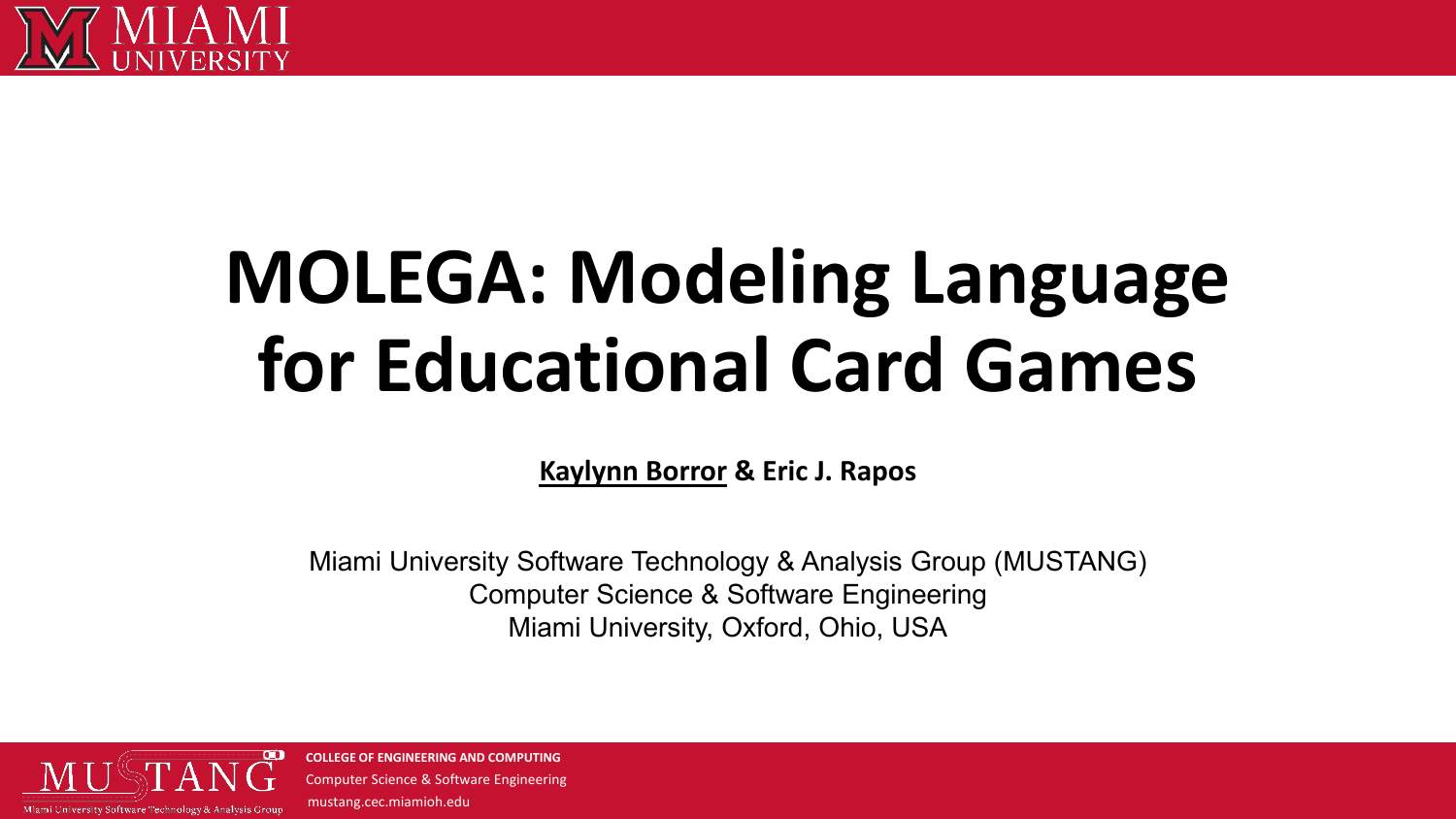

## Motivation









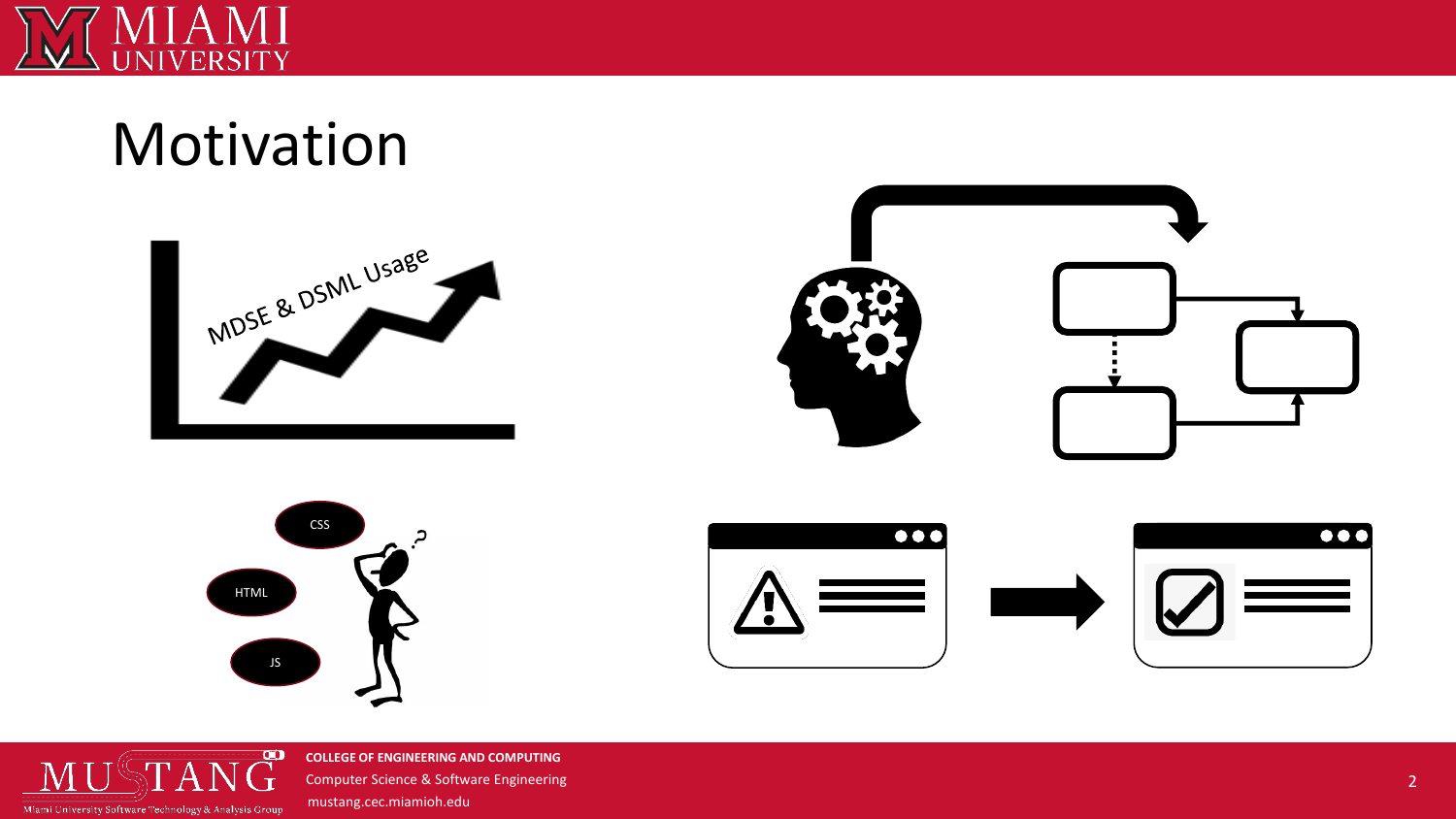

## Research Questions



Can domain-specific modeling be used to create web-based educational card games?



Does a guided framework ensure the generation of consistently correct executable game code?

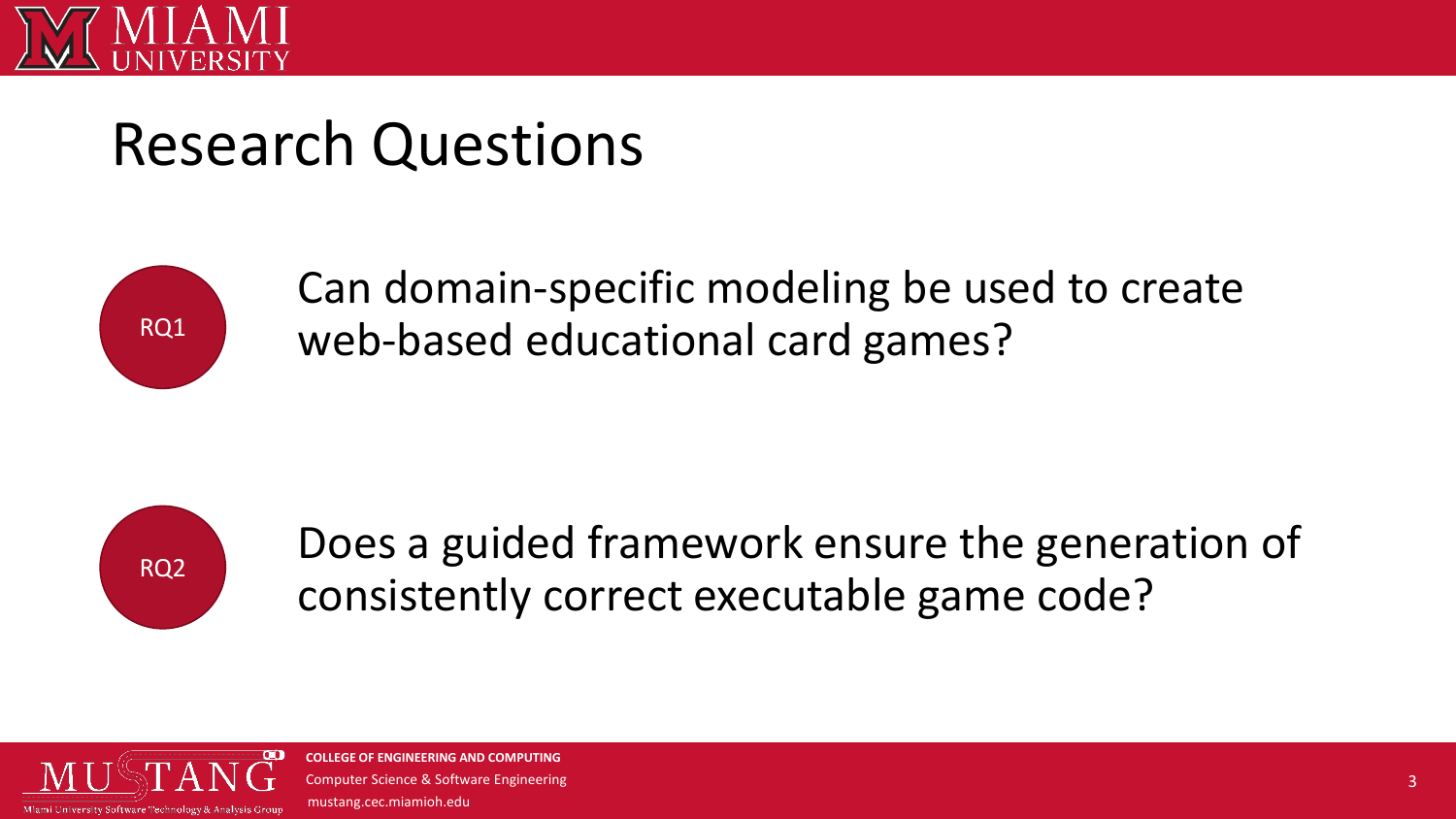

## Our Solution & Contributions



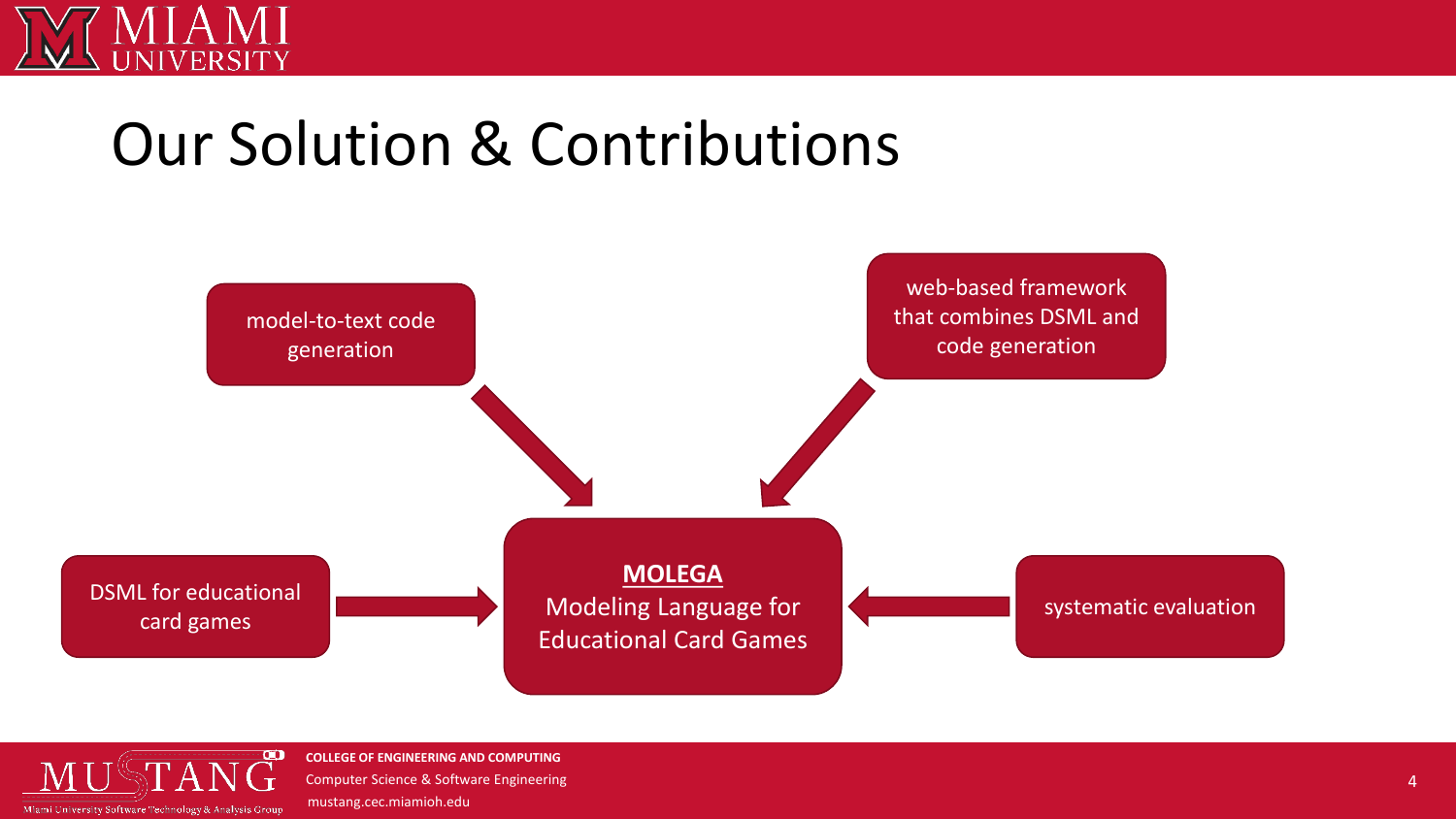

# Related Work

## DSMLs For Representing Games

- GLisMO & FA-GLisMO
- SLGML (SharpLudus)

## DSMLs for Generating Code

- SharpLudus
- IML

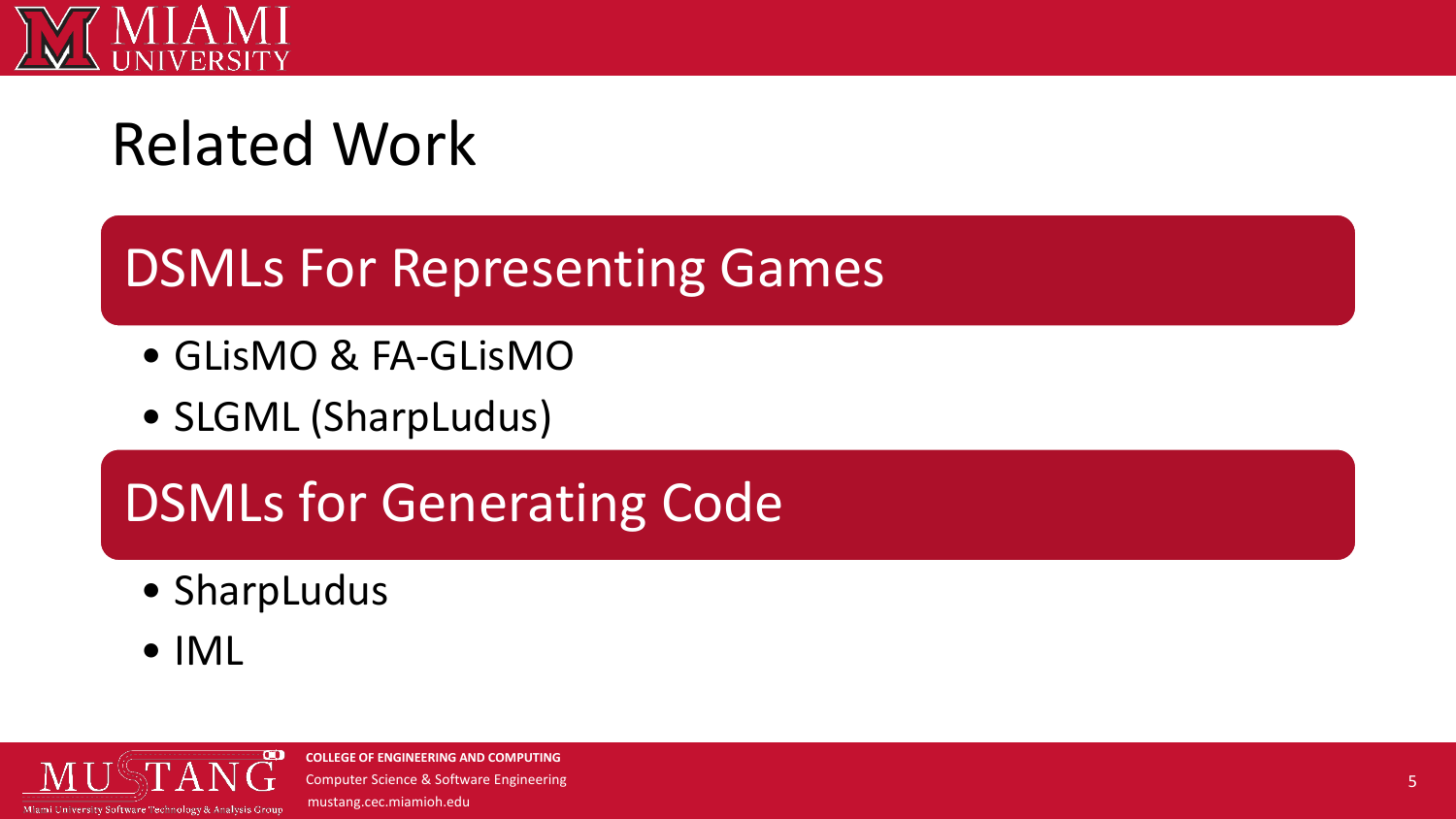## Web-Based Modeling Framework





**COLLEGE OF ENGINEERING AND COMPUTING** Computer Science & Software Engineering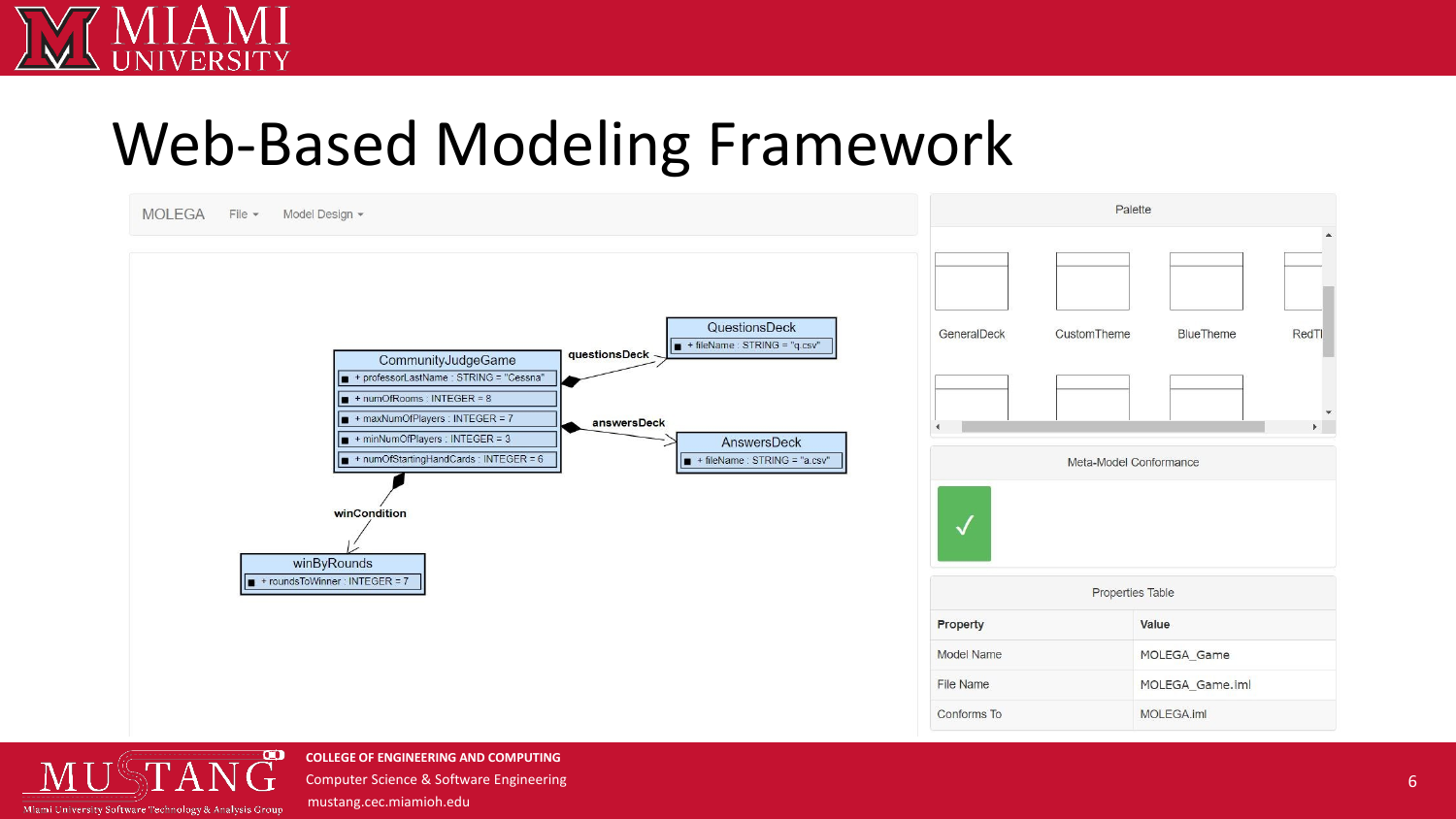## MOLEGA Metamodel



 $\infty$ Miami University Software Technology & Analysis Group

**COLLEGE OF ENGINEERING AND COMPUTING** Computer Science & Software Engineering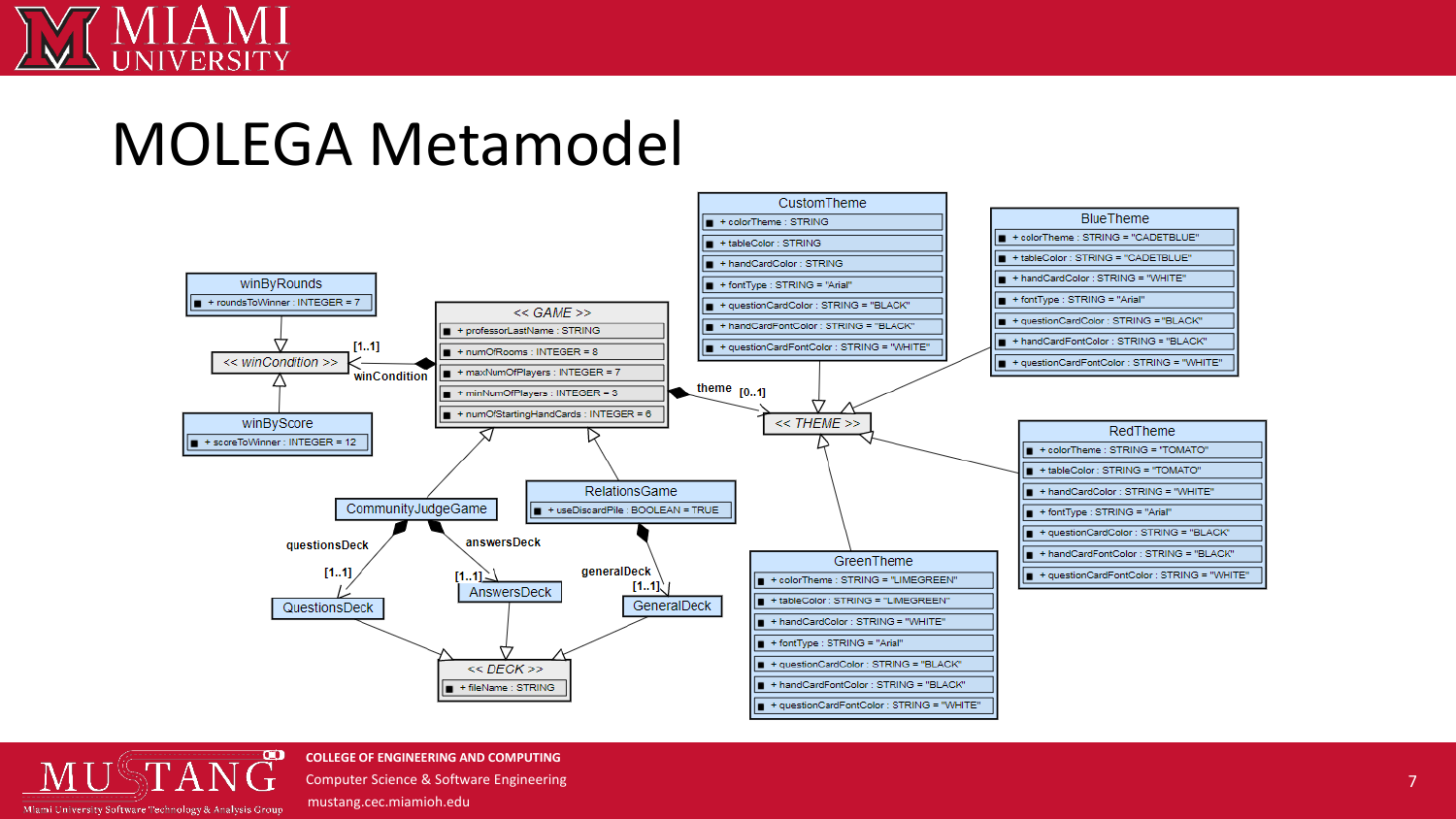

# Code Generation Target

Dr. Cessna's Community Judge Game



### charlie's Hand

| PageRank<br>Net<br>Veil of<br>Ad Hoc<br>Hackers<br>Autonomy<br>Neutrality<br>Committee<br>Ignorance<br>for<br>Responsible<br>Computing |
|----------------------------------------------------------------------------------------------------------------------------------------|
|----------------------------------------------------------------------------------------------------------------------------------------|



**COLLEGE OF ENGINEERING AND COMPUTING**

Computer Science & Software Engineering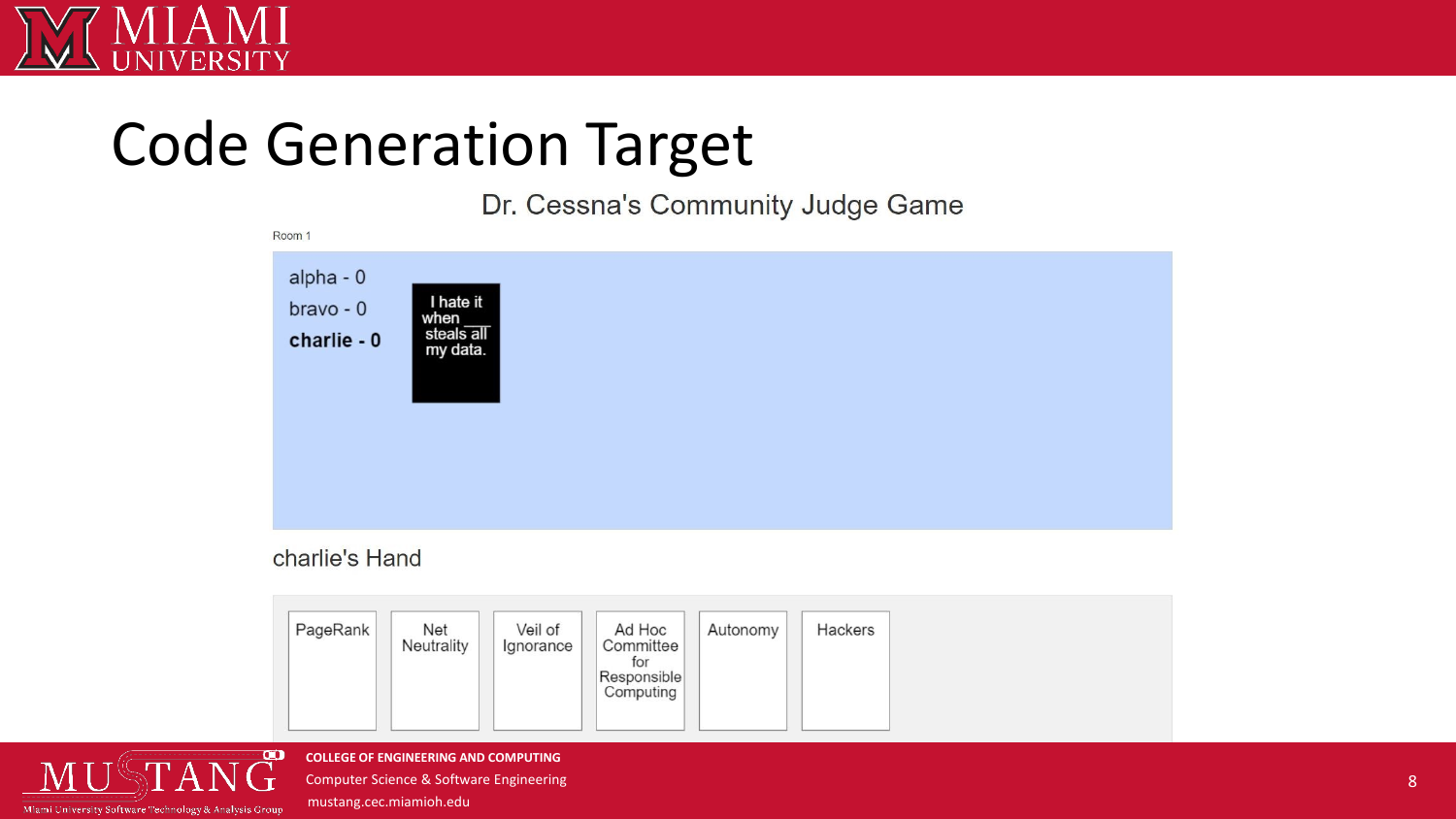

## Code Generation Target (cont.)



Malware

Artificial

Intelligence

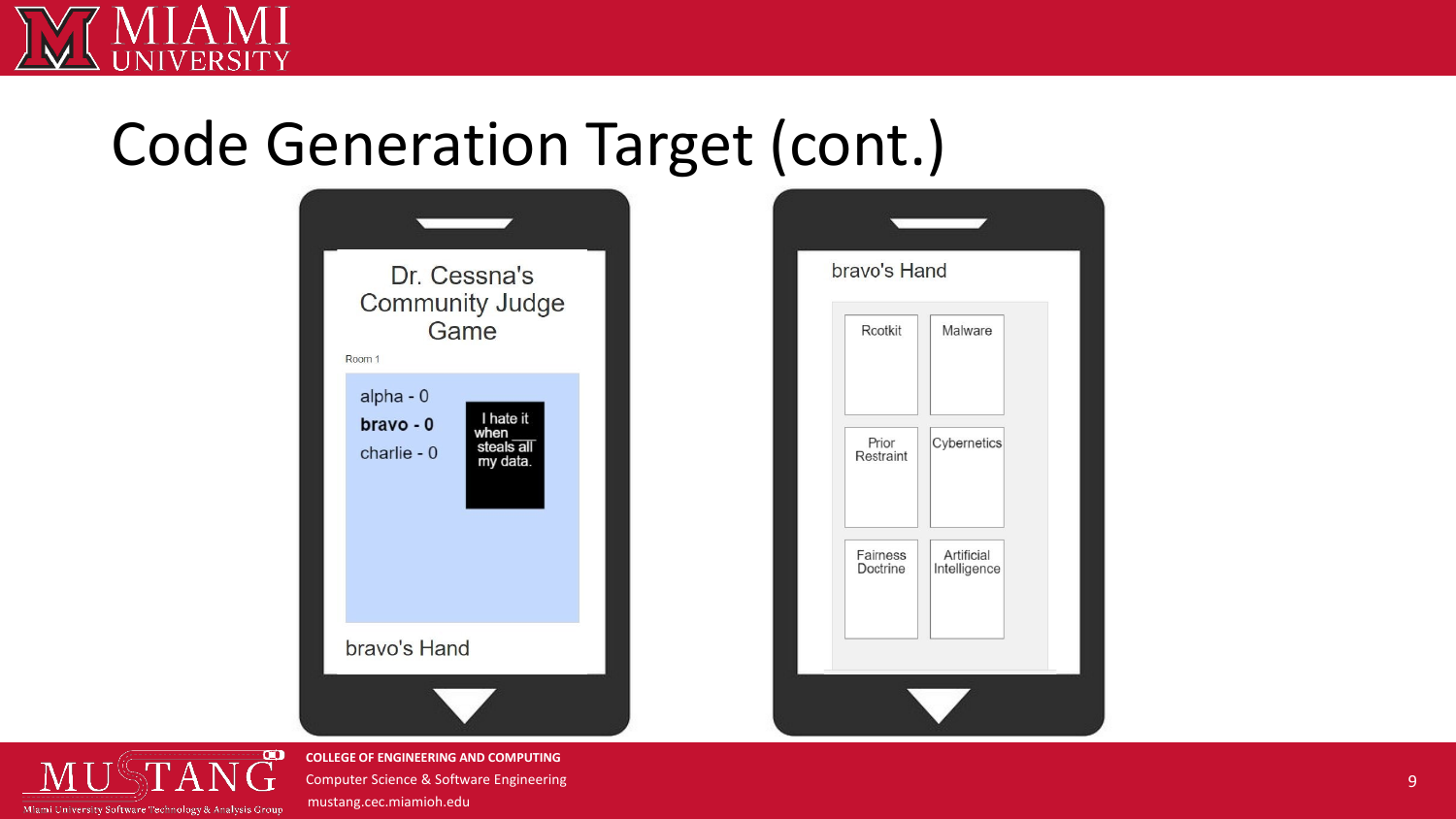

## Example Model



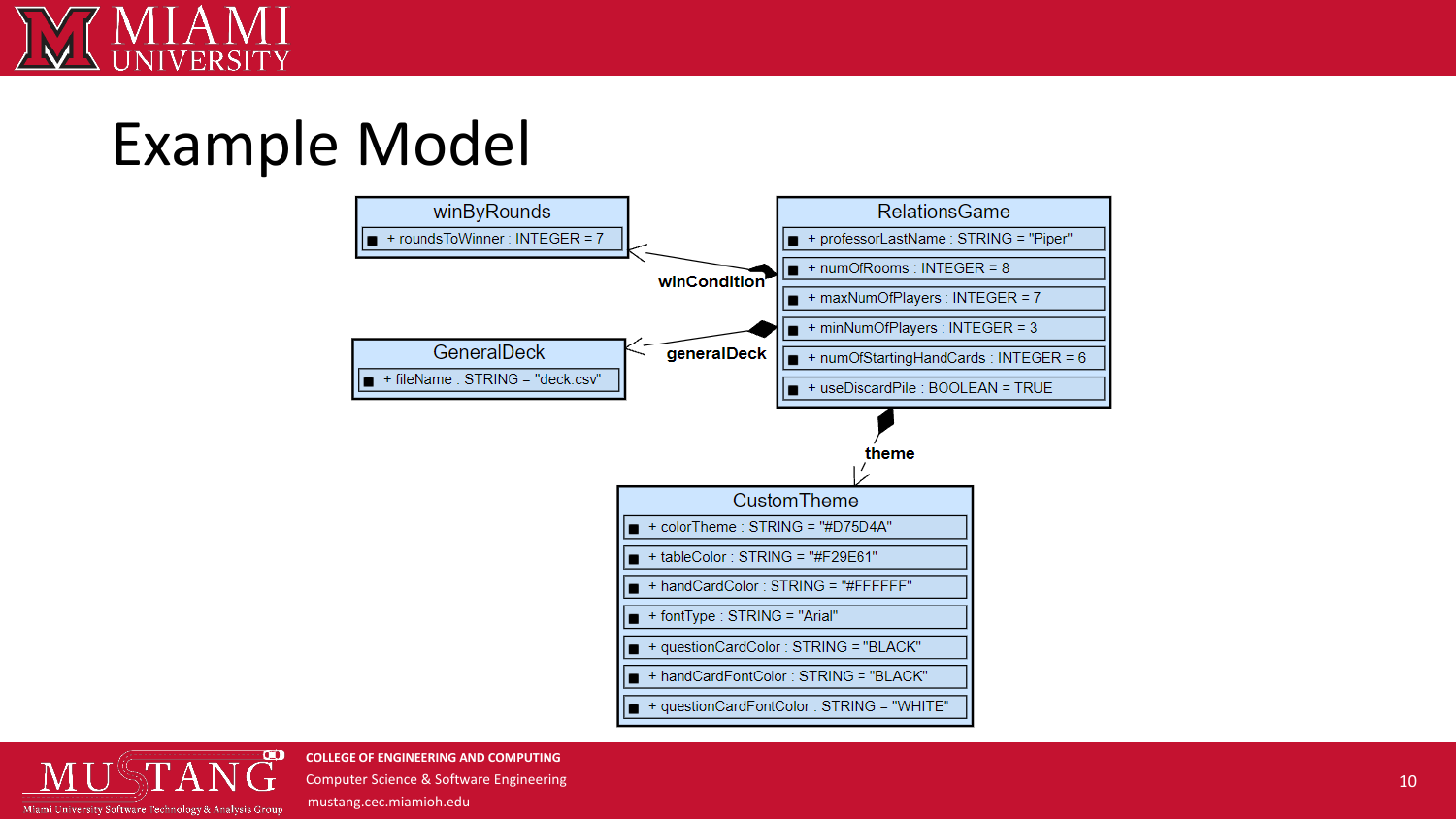

# Code Generation Result<br>Prof. Piper's Relations Game

| ROOM 1            |      |
|-------------------|------|
| $Eric - 2$        |      |
| Adam - 0          |      |
| Taylor - 0        |      |
| Your Point Cards: |      |
| Customer /        | User |
| Client            |      |
|                   |      |
|                   |      |
|                   |      |

### **Eric's Hand**

| Requirements<br>Engineering | Usability | Analysis | Commercial<br>Requirement | Ground<br><b>Breaking</b> |
|-----------------------------|-----------|----------|---------------------------|---------------------------|
|                             |           |          |                           |                           |

Pass Turn



**COLLEGE OF ENGINEERING AND COMPUTING** Computer Science & Software Engineering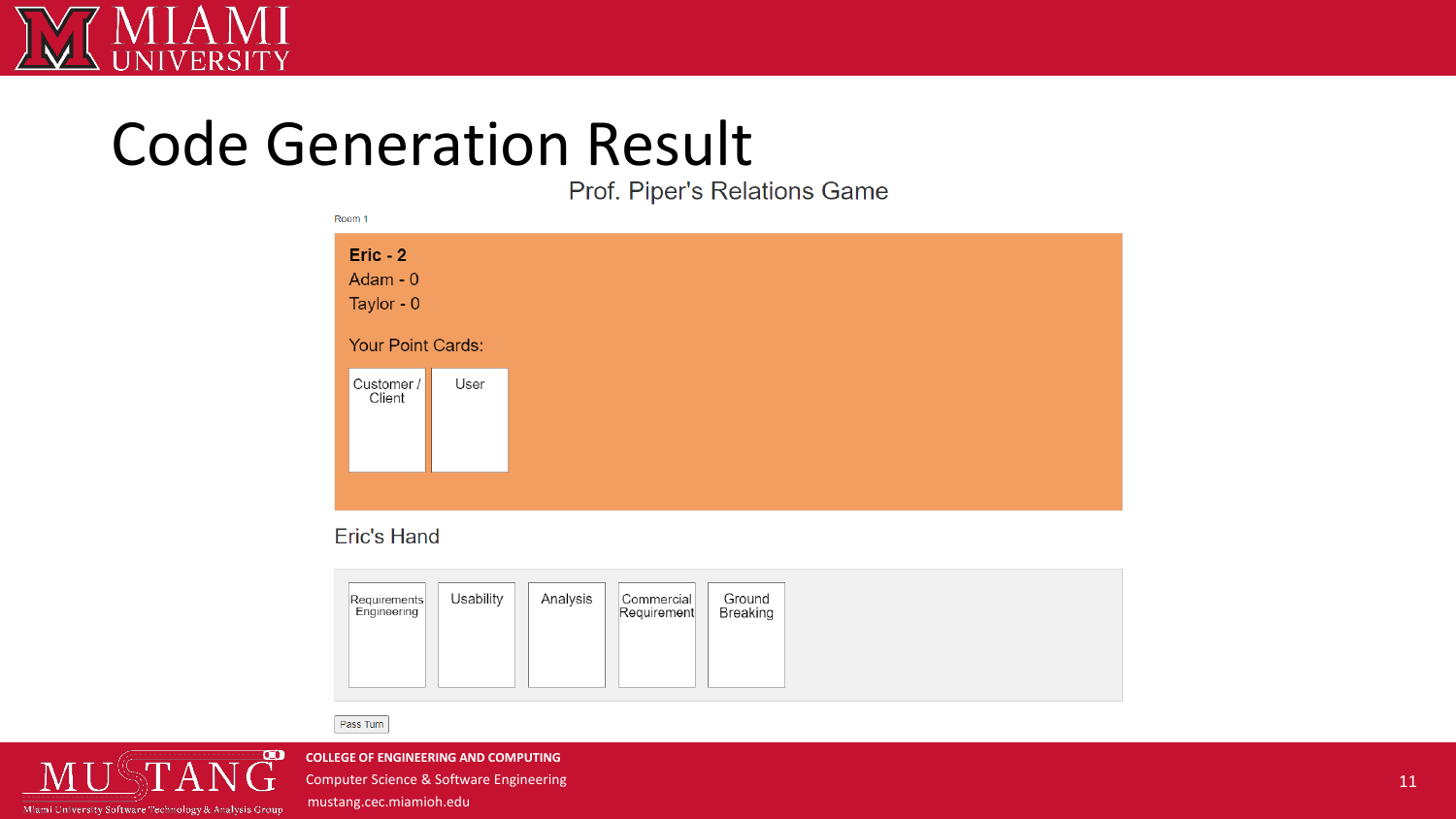

## Code Generation Evaluation

coverage-based approach

for each model element, a test was created

53 cases to show correctness of valid code generation

40 cases to show lack-of generation of invalid model definitions

### 3 metrics of success

- Is code generated? (RQ1)
- Is code correct? (RQ2)
- Does the generated code run on a server environment? (RQ2)

Miami University Software Technology & Analysis Grou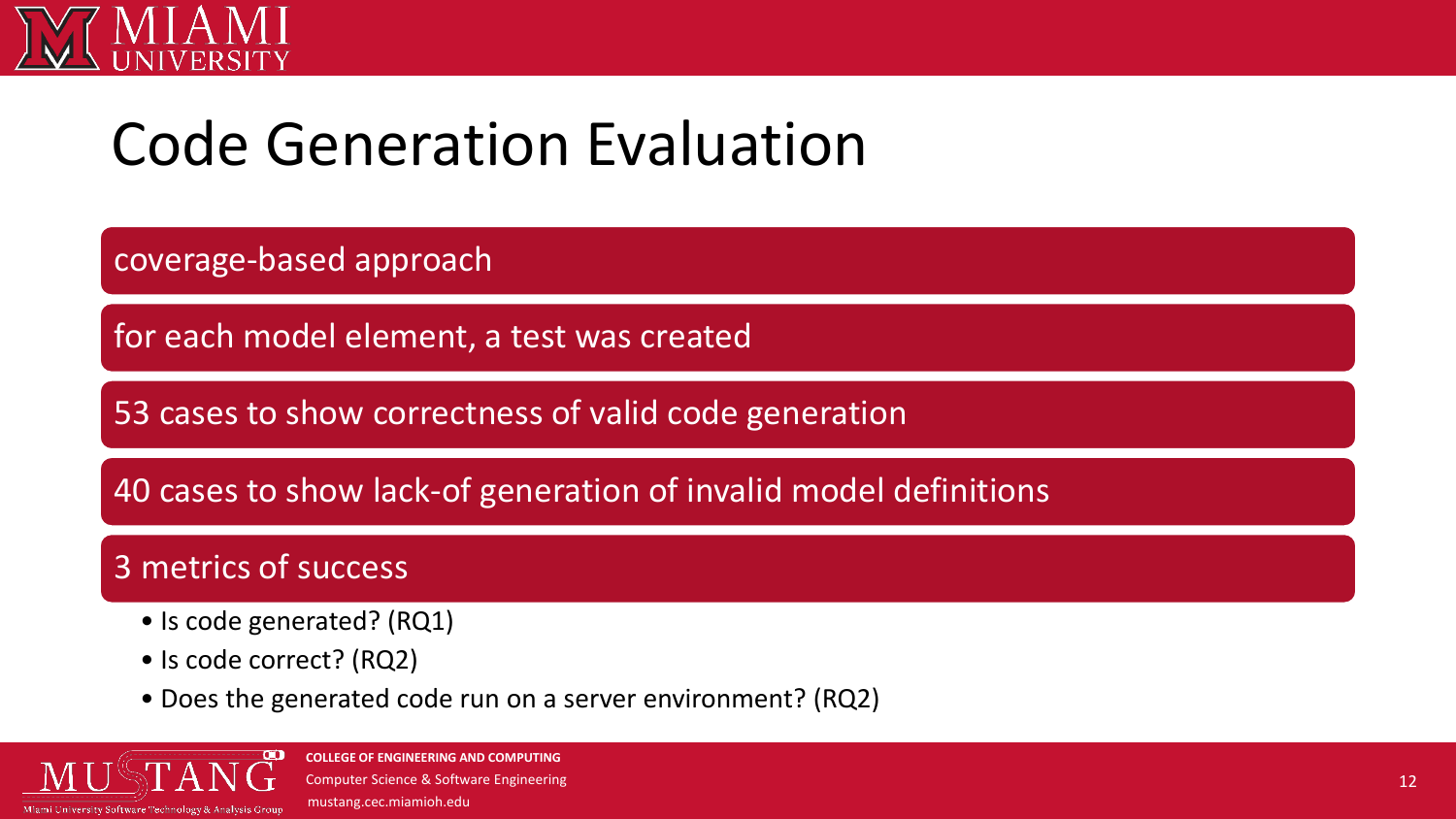

## Valid vs. Invalid Models





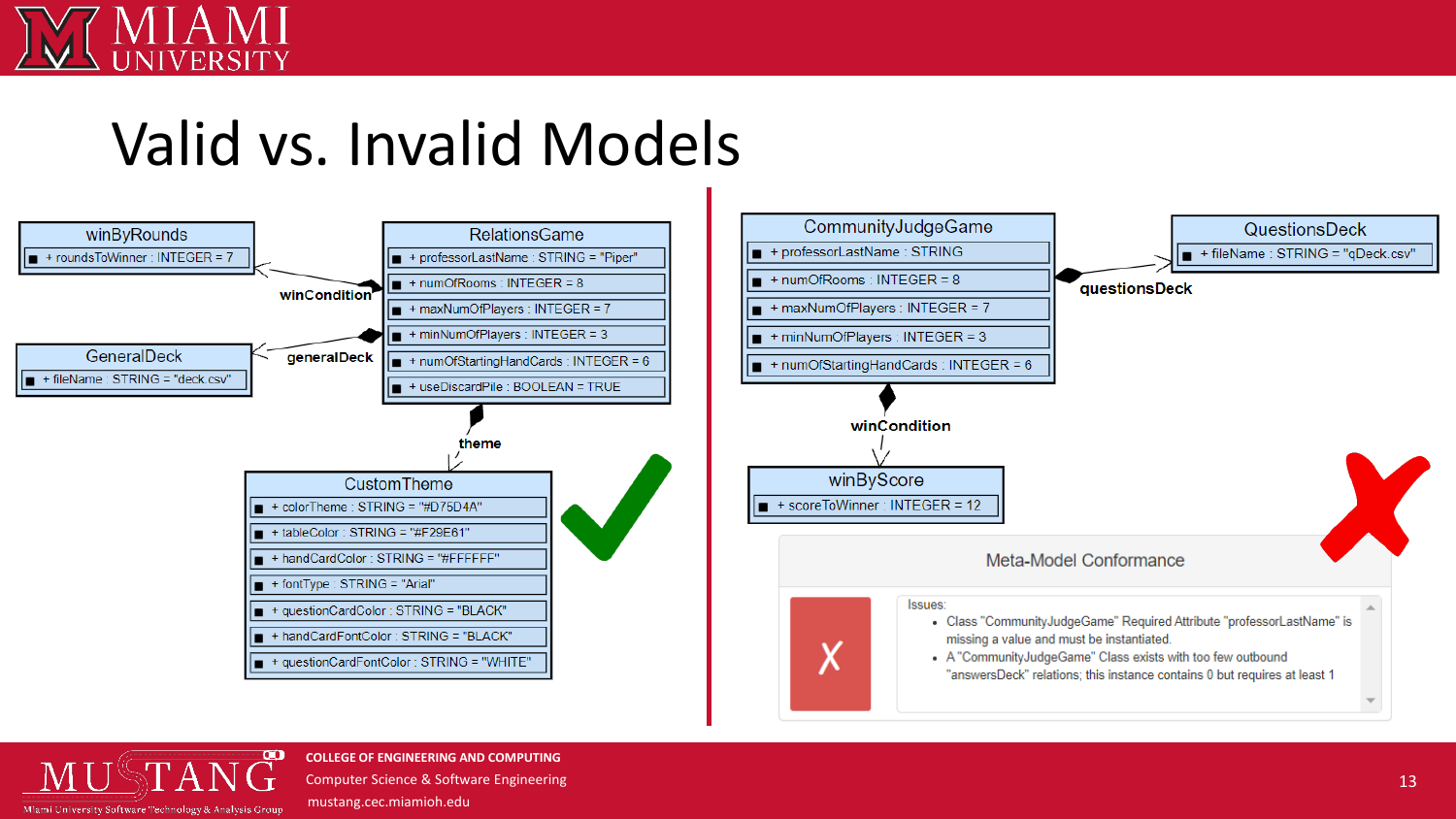# Code Generation Results

| Valid Community Judge                |  |   |                                     |  |  |  |
|--------------------------------------|--|---|-------------------------------------|--|--|--|
| <b>Test Case</b>                     |  |   | Generate?   Correct?   Does it Run? |  |  |  |
| <b>Base Model</b>                    |  |   |                                     |  |  |  |
| Base Valid Model                     |  |   |                                     |  |  |  |
| <b>Class Changes</b>                 |  |   |                                     |  |  |  |
| Use Blue Theme                       |  |   |                                     |  |  |  |
| <b>Use Red Theme</b>                 |  |   |                                     |  |  |  |
| Use Green Theme                      |  |   |                                     |  |  |  |
| Use Custom Theme (CSS, all valid)    |  |   |                                     |  |  |  |
| Use Custom Theme (hex, all valid)    |  |   |                                     |  |  |  |
| Use Win By Score                     |  |   |                                     |  |  |  |
| Extra Theme (Not Connected)          |  |   |                                     |  |  |  |
| Extra Win Condition (Not Connected)  |  |   |                                     |  |  |  |
| Extra Questions Deck (Not Connected) |  |   |                                     |  |  |  |
| Extra Answers Deck (Not Connected)   |  |   |                                     |  |  |  |
| <b>Attribute Changes</b>             |  |   |                                     |  |  |  |
| Change Prof Name                     |  | √ |                                     |  |  |  |
| Change Num of Rooms                  |  | J |                                     |  |  |  |
| Change Max Players                   |  |   |                                     |  |  |  |
| Change Min Players                   |  |   |                                     |  |  |  |
| Change Num Starting Cards            |  |   |                                     |  |  |  |
| Change Deck Name (Questions)         |  |   |                                     |  |  |  |
| Change Deck Name (Answers)           |  |   |                                     |  |  |  |
| Change Color Theme                   |  |   |                                     |  |  |  |
| Change Table Color                   |  |   |                                     |  |  |  |
| Change Hand Card Color               |  |   |                                     |  |  |  |
| Change Font                          |  |   |                                     |  |  |  |
| Change Question Card Color           |  |   |                                     |  |  |  |
| Change Hand Card Color               |  | ✓ |                                     |  |  |  |
| Change Question Card Font Color      |  | J |                                     |  |  |  |
| Change Rounds to Winner              |  |   |                                     |  |  |  |
| Change Score to Winner               |  |   |                                     |  |  |  |

| <b>Valid Relations</b>              |           |          |              |  |  |  |  |
|-------------------------------------|-----------|----------|--------------|--|--|--|--|
| <b>Test Case</b>                    | Generate? | Correct? | Does it Run? |  |  |  |  |
| <b>Base Model</b>                   |           |          |              |  |  |  |  |
| Base Valid Model                    |           |          |              |  |  |  |  |
| Class Changes                       |           |          |              |  |  |  |  |
| Use Blue Theme                      |           |          |              |  |  |  |  |
| Use Red Theme                       |           |          |              |  |  |  |  |
| Use Green Theme                     |           |          |              |  |  |  |  |
| Use Custom Theme (CSS, all valid)   |           |          |              |  |  |  |  |
| Use Custom Theme (hex, all valid)   |           |          |              |  |  |  |  |
| Use Win By Score                    |           |          |              |  |  |  |  |
| Extra Theme (Not Connected)         |           |          |              |  |  |  |  |
| Extra Win Condition (Not Connected) |           |          |              |  |  |  |  |
| Extra General Deck (Not Connected)  |           |          |              |  |  |  |  |
| <b>Attribute Changes</b>            |           |          |              |  |  |  |  |
| Change Prof Name                    |           |          |              |  |  |  |  |
| Change Num of Rooms                 |           |          |              |  |  |  |  |
| Change Max Players                  |           |          |              |  |  |  |  |
| Change Min Players                  |           |          |              |  |  |  |  |
| Change Num Starting Cards           |           |          |              |  |  |  |  |
| Change Use Discard Pile to False    |           |          |              |  |  |  |  |
| Change Deck Name (General)          |           |          |              |  |  |  |  |
| Change Color Theme                  |           |          |              |  |  |  |  |
| Change Table Color                  |           | J        |              |  |  |  |  |
| Change Hand Card Color              |           |          |              |  |  |  |  |
| Change Font                         |           |          |              |  |  |  |  |
| Change Question Card Color          |           |          |              |  |  |  |  |
| Change Hand Card Color              |           |          |              |  |  |  |  |
| Change Question Card Font Color     |           |          |              |  |  |  |  |
| Change Rounds to Winner             |           |          |              |  |  |  |  |
| Change Score to Winner              |           |          |              |  |  |  |  |



**COLLEGE OF ENGINEERING AND COMPUTING**

Computer Science & Software Engineering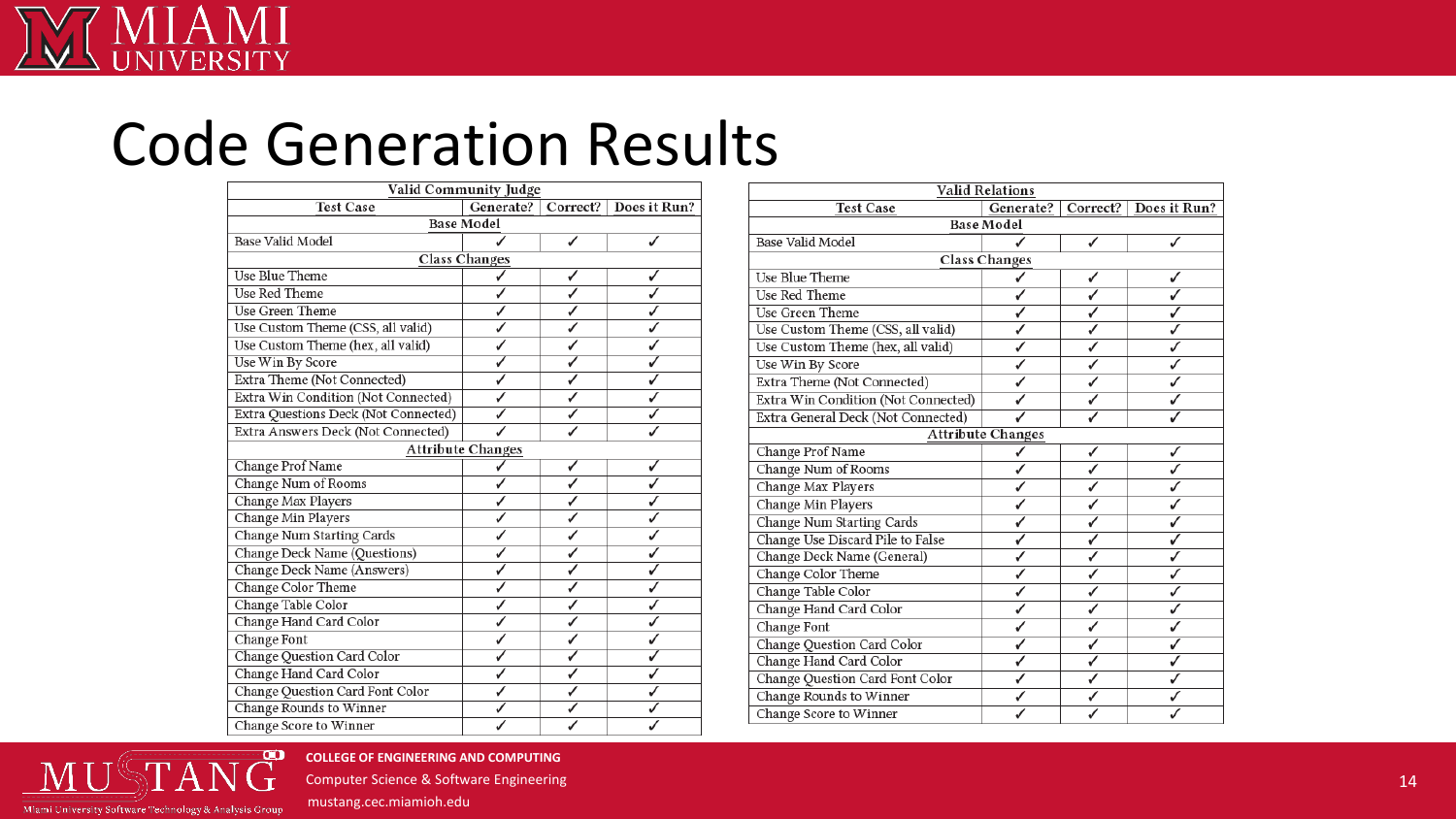## Code Generation Results (cont.)

| <b>Invalid Community Judge</b>    |                         |          |              |  |  |  |
|-----------------------------------|-------------------------|----------|--------------|--|--|--|
| <b>Test Case</b>                  | Generate?               | Correct? | Does it Run? |  |  |  |
| <b>Missing Classes</b>            |                         |          |              |  |  |  |
| Missing Game                      | х                       | N/A      | N/A          |  |  |  |
| Missing Questions Deck            | Х                       | N/A      | N/A          |  |  |  |
| Missing Answers Deck              | Х                       | N/A      | N/A          |  |  |  |
| Missing Win Condition             | Х                       | N/A      | N/A          |  |  |  |
| <b>Missing Attribute Values</b>   |                         |          |              |  |  |  |
| Missing Prof Name                 | Х                       | N/A      | N/A          |  |  |  |
| Missing Questions Deck Name       | Х                       | N/A      | N/A          |  |  |  |
| Missing Answers Deck Name         | Х                       | N/A      | N/A          |  |  |  |
| Missing Values from Custom Theme  | Х                       | N/A      | N/A          |  |  |  |
| Missing/Deleted Other Attributes  | Х                       | N/A      | N/A          |  |  |  |
| <b>Surplus Relations</b>          |                         |          |              |  |  |  |
| Surplus Themes                    | х                       | N/A      | N/A          |  |  |  |
| Surplus Win Conditions            | Х                       | N/A      | N/A          |  |  |  |
| <b>Surplus Questions Decks</b>    | X                       | N/A      | N/A          |  |  |  |
| Surplus Answers Decks             | Х                       | N/A      | N/A          |  |  |  |
| Surplus Games                     | X                       | N/A      | N/A          |  |  |  |
| <b>Invalid Inputs</b>             |                         |          |              |  |  |  |
| Max Players Less Than Min Players | х                       | N/A      | N/A          |  |  |  |
| Both Decks the Same File Name     | Х                       | N/A      | N/A          |  |  |  |
| Attributes Zero or Negative       | Х                       | N/A      | N/A          |  |  |  |
| Win Rounds Zero or Negative       | Х                       | N/A      | N/A          |  |  |  |
| Win Score Zero or Negative        | Х                       | N/A      | N/A          |  |  |  |
| Invalid CSS/Hex Color             | Х                       | N/A      | N/A          |  |  |  |
| Invalid Font Type                 | Х                       | N/A      | N/A          |  |  |  |
| Invalid Composite Connection      | $\overline{\mathsf{x}}$ | N/A      | N/A          |  |  |  |

| <b>Invalid Relations</b>              |           |          |              |  |  |  |
|---------------------------------------|-----------|----------|--------------|--|--|--|
| <b>Test Case</b>                      | Generate? | Correct? | Does it Run? |  |  |  |
| <b>Missing Classes</b>                |           |          |              |  |  |  |
| Missing Game                          | х         | N/A      | N/A          |  |  |  |
| Missing General Deck                  | х         | N/A      | N/A          |  |  |  |
| Missing Win Condition                 | X         | N/A      | N/A          |  |  |  |
| <b>Missing Attribute Values</b>       |           |          |              |  |  |  |
| Missing Prof Name                     | х         | N/A      | N/A          |  |  |  |
| Missing General Deck Name             | х         | N/A      | N/A          |  |  |  |
| Missing Values from Custom Theme      | Х         | N/A      | N/A          |  |  |  |
| Missing/Deleted Other Attributes      | х         | N/A      | N/A          |  |  |  |
| <b>Surplus Relations</b>              |           |          |              |  |  |  |
| Surplus Themes                        | х         | N/A      | N/A          |  |  |  |
| Surplus Win Conditions                | Х         | N/A      | N/A          |  |  |  |
| <b>Surplus General Decks</b>          | X         | N/A      | N/A          |  |  |  |
| Surplus Games                         | х         | N/A      | N/A          |  |  |  |
| <b>Invalid Inputs</b>                 |           |          |              |  |  |  |
| Max Players Less Than Min Players     | х         | N/A      | N/A          |  |  |  |
| Relations Attributes Zero or Negative | Х         | N/A      | N/A          |  |  |  |
| Win Rounds Zero or Negative           | Х         | N/A      | N/A          |  |  |  |
| Win Score Zero or Negative            | Х         | N/A      | N/A          |  |  |  |
| Invalid CSS/Hex Color                 | Х         | N/A      | N/A          |  |  |  |
| <b>Invalid Font Type</b>              | Х         | N/A      | N/A          |  |  |  |
| Invalid Composite Connection          | Х         | N/A      | N/A          |  |  |  |



**COLLEGE OF ENGINEERING AND COMPUTING**

Computer Science & Software Engineering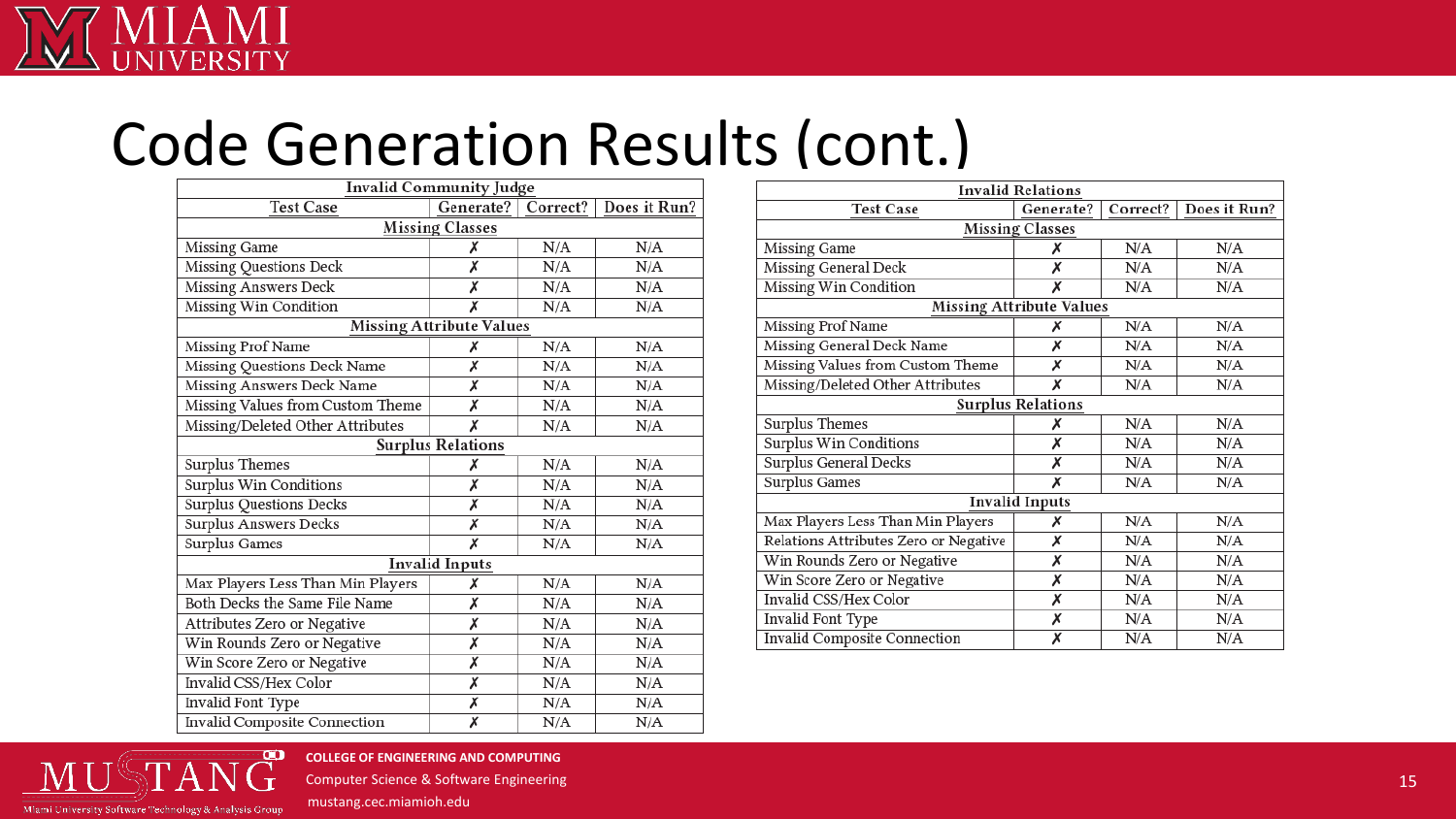

## Threats to Validity

focus on correctness over validity

- proof of concept
- only capable of representing two variants

## manual steps in evaluation

- expected output creation
- bash script compared actual to expected

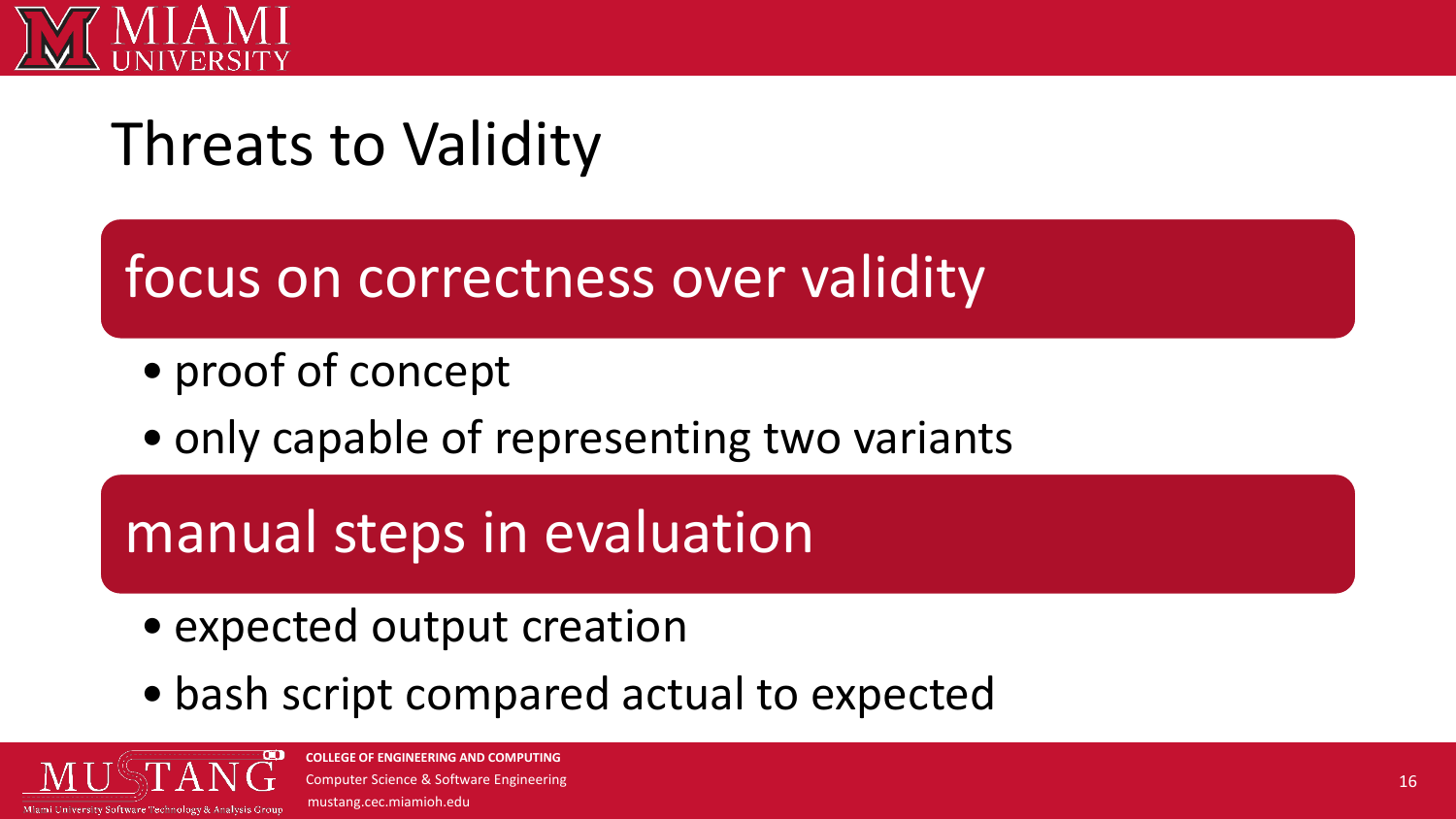

# Future Work

## User Studies

- usability of framework by users
- assessment of usefulness from students and educators in relation to code generation output

## Additional Game Variants

- Addition of more game rules
- Possibly refactoring the metamodel to allow mixtures of rules